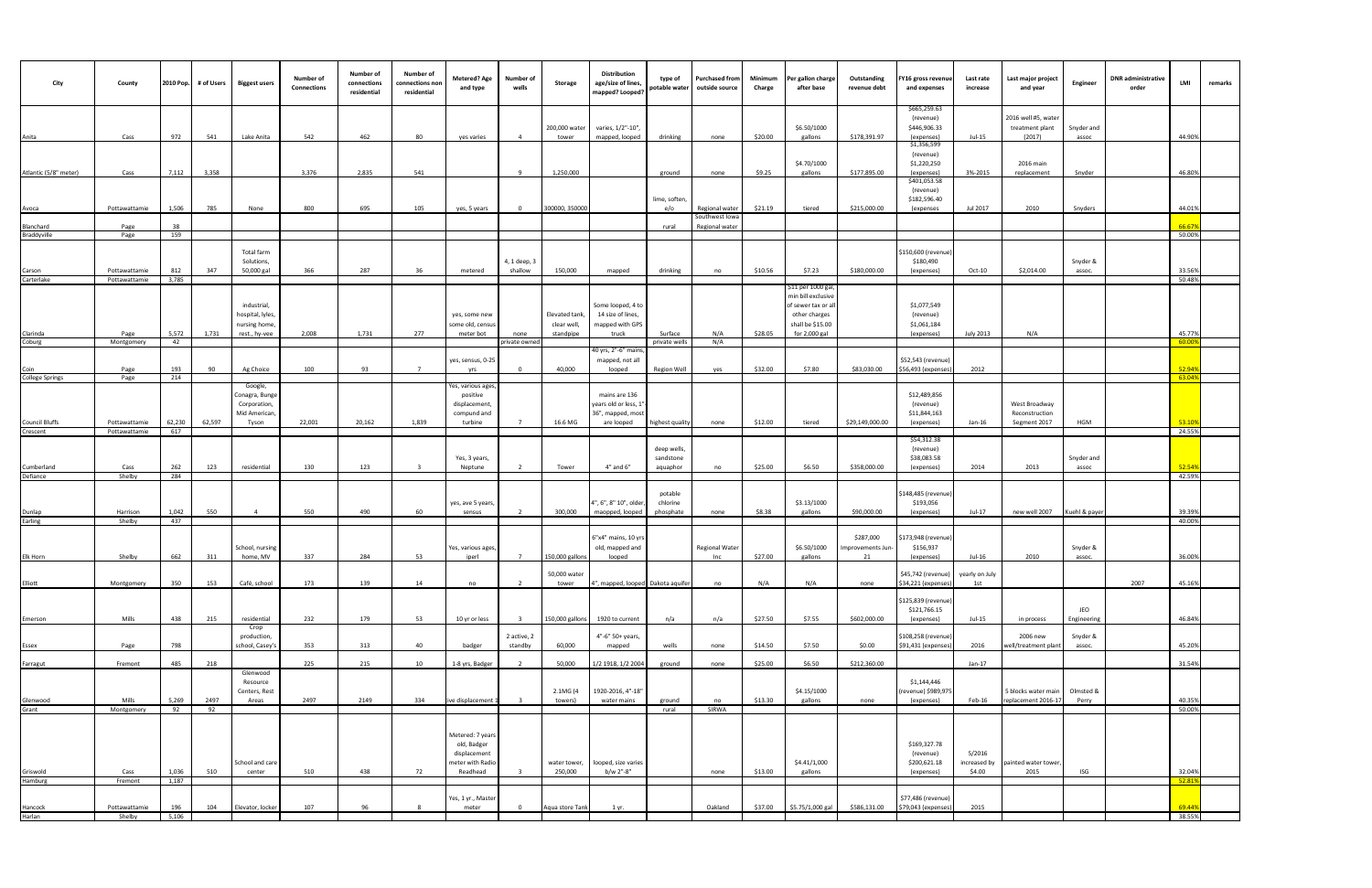| City                                     | County                | 2010 Pop.      | # of Users | <b>Biggest users</b>       | Number of<br><b>Connections</b> | Number of<br>connections<br>residential | Number of<br>connections non<br>residential | <b>Metered? Age</b><br>and type | Number of<br>wells | Storage                   | Distribution<br>age/size of lines,<br>mapped? Looped? | type of<br>potable water | <b>Purchased from</b><br>outside source | Minimum<br>Charge               | er gallon charge<br>after base   | Outstanding<br>revenue debt    | "Y16 gross revenue<br>and expenses        | Last rate<br>increase | Last major project<br>and year       | Engineer             | <b>DNR</b> administrative<br>order | LMI              | remarks |
|------------------------------------------|-----------------------|----------------|------------|----------------------------|---------------------------------|-----------------------------------------|---------------------------------------------|---------------------------------|--------------------|---------------------------|-------------------------------------------------------|--------------------------|-----------------------------------------|---------------------------------|----------------------------------|--------------------------------|-------------------------------------------|-----------------------|--------------------------------------|----------------------|------------------------------------|------------------|---------|
| Hastings                                 | Mills                 | 152            | 87         |                            | 87                              | 85                                      | $\Omega$                                    | yes, 30 yrs                     |                    | elevated 60,000           | 80 yrs, 4-6",<br>mapped, not<br>looped                | well                     | n/a                                     | \$50.00                         |                                  | \$116,000.00                   | \$49,340 (revenue)<br>\$55,988 (expenses) | 2009                  | Jul-05                               |                      | 2010                               | 74.369           |         |
|                                          |                       |                |            |                            |                                 |                                         |                                             |                                 |                    |                           | old, 2"-6", mapped,                                   |                          |                                         |                                 |                                  |                                | \$26,720 (revenue)                        |                       |                                      |                      |                                    | 73.089           |         |
| Henderson                                | Mills                 | 185            | 75         | pool                       | 89                              | 86                                      | $\overline{\mathbf{3}}$                     | yes, old                        |                    | 30,000                    | looped                                                | well                     | none<br>Southwest Iowa                  | \$27.50                         | \$5.00/1,000 gal                 | none                           | \$28,260 (expenses)                       | May-17                | n/a                                  | n/a                  |                                    |                  |         |
| Imogene<br>Irwin                         | Fremont<br>Shelby     | 72<br>341      |            |                            |                                 |                                         |                                             |                                 |                    |                           |                                                       | Purchased                | Regional water                          |                                 |                                  |                                |                                           |                       |                                      |                      |                                    | 33.33%<br>43.21% |         |
| Kirkman                                  | Shelby                | 64             |            |                            |                                 |                                         |                                             |                                 |                    |                           |                                                       | Purchased                | Southwest Iowa<br><b>Regional Water</b> |                                 |                                  |                                |                                           |                       |                                      |                      |                                    | 36.369           |         |
|                                          |                       |                |            | Griswold                   |                                 |                                         |                                             |                                 |                    | 100,000 gal               |                                                       |                          |                                         |                                 | \$7.80/1000                      |                                | \$141,005 (revenue<br>\$171,461           |                       |                                      |                      |                                    |                  |         |
| Lewis<br>Little Sioux                    | Cass<br>Harrison      | 433<br>170     | 433        | Schools                    | 200                             | 190                                     | 10                                          | meterd-badger                   |                    | elevated tank             | old                                                   |                          | N/a                                     | \$35.36                         | gallons                          | \$298,000.00                   | (expenses)                                | Every July 3%         | \$2,012.00                           |                      |                                    | 58.97<br>43.24%  |         |
|                                          |                       |                |            |                            |                                 |                                         |                                             |                                 |                    |                           |                                                       |                          |                                         |                                 |                                  |                                | \$304,816 (revenue                        |                       |                                      |                      |                                    |                  |         |
|                                          | Harrison              | 1,534          | 641        | School                     | 666                             | 582                                     | 84                                          | Yes, 4 months,<br>radio         | $\overline{4}$     | Fower, 350,000<br>gallons | Mains, 2"-12",<br>artial map, loope                   |                          | none                                    | \$17.13                         | \$4.86                           | \$4,478.65 no debt             | \$311,024<br>(expenses)                   | Jul-16                | new meters 2017                      |                      |                                    | 49.02%           |         |
| Logan                                    |                       |                |            |                            |                                 |                                         |                                             | All accts 1/2 new               |                    |                           | 2015 age, 4-6"<br>lines, mapped,                      |                          |                                         |                                 |                                  |                                | \$68,434 (revenue)                        |                       | water dist project                   | Snyder and           |                                    |                  |         |
| Macedonia                                | Pottawattamie         | 246            | 125        | 20,000-40,000              | 125                             | 116                                     | $\mathbf{q}$                                | <b>IPEARL</b>                   | $\overline{2}$     | Tower                     | loop[ed                                               | N/A                      | N/a                                     | \$27.00                         | 5                                | \$242,000.00                   | \$58,833 (expenses                        | sep-14                | 2015                                 | assoc                |                                    | 42.869           |         |
|                                          |                       |                |            |                            |                                 |                                         |                                             |                                 |                    |                           | 1-2" lines, not<br>mapped, yes                        |                          |                                         |                                 |                                  |                                | \$60,146 (revenue)                        |                       |                                      |                      |                                    |                  |         |
| Magnolia                                 | Harrison              | 183            | 86         | 10,000                     | 86                              | 84                                      | $\overline{2}$                              | unknown                         | $\overline{2}$     | 25,000                    | looped                                                |                          | none                                    | \$13.34                         | \$10/1000 gallons                | \$0.00                         | \$37,408 (expenses)                       | april 1.5%            | \$1,972.00                           |                      |                                    | 42.86%           |         |
|                                          |                       |                |            |                            |                                 |                                         |                                             |                                 |                    |                           | 20-100 yrs, 1", 2"                                    |                          |                                         |                                 | \$5.50/1000                      |                                | \$152,985 (revenue)<br>\$207,202          |                       |                                      | Olmsted/Perr         |                                    |                  |         |
| Malvern Comm/Govt<br>Malvern Residental  | Mills<br>Mills        | 1,142<br>1,142 | 500        | $\overline{\mathbf{3}}$    | 500                             | 441                                     | 59                                          | 485                             |                    | tower                     | 4", 6", 8", mapped                                    | drinking                 | none                                    | \$13.50                         | gallons                          |                                | (expenses)                                | Jul-17                | 2006                                 | $\mathsf{v}$         |                                    | 46.019<br>46.019 |         |
|                                          |                       |                |            |                            |                                 |                                         |                                             |                                 |                    |                           |                                                       |                          | Atlantic<br>Municipal                   |                                 |                                  |                                |                                           |                       |                                      |                      |                                    |                  |         |
| Marne                                    | Cass                  | 120            |            |                            |                                 |                                         |                                             |                                 |                    |                           |                                                       | Purchased                | Utilities                               |                                 |                                  |                                |                                           |                       |                                      |                      |                                    | 61.119           |         |
| Massena                                  | Cass                  | 355            | 181        | commercial                 | 181                             | 150                                     | 34                                          | new mag. 180                    |                    | 75,000 gallons            | yes, yes, 4"                                          | cast pvc                 | none                                    | \$17.00                         | \$5.50                           | none                           | \$52,994 (revenue)<br>\$65,854 (expenses  | 2016                  | 2016 water/waste<br>water            | Scnyder              |                                    | 41.18%           |         |
| McClelland                               | Pottawattamie         | 151            |            |                            |                                 |                                         |                                             |                                 |                    |                           |                                                       | purchased                | Southwest Iowa<br>Regional Water        |                                 |                                  |                                |                                           |                       |                                      |                      |                                    |                  |         |
| Minden                                   | Pottawattamie         | 599            |            |                            |                                 |                                         |                                             |                                 |                    |                           |                                                       |                          |                                         |                                 |                                  |                                |                                           |                       |                                      |                      |                                    | 35.04%           |         |
|                                          |                       |                |            | Nursing home,              |                                 |                                         |                                             |                                 |                    | elevated                  |                                                       |                          |                                         | \$12 inside<br>city limits \$18 |                                  |                                | \$578,107 (revenue)                       |                       | water plant 2009,                    |                      |                                    |                  |         |
| Missouri Valley                          | Harrison              | 2,838          | 1,228      | Hospital, Car<br>wash      | 1,228                           | 1,082                                   | 146                                         | yes, sensus                     |                    | storage &<br>reservoir    | various age/size,<br>mapped                           |                          | no                                      | outside city<br>limits          | \$4.85 inside,<br>\$6.80 outside | \$1,255,000 paid off<br>6/2027 | \$581,769<br>(expenses)                   | Oct-06                | main replacements<br>2010 and 1021   | Olmsted and<br>Perry |                                    | 41.589           |         |
| Modale<br>Mondamin                       | Harrison<br>Harrison  | 283<br>402     |            |                            |                                 |                                         |                                             |                                 |                    |                           |                                                       |                          |                                         |                                 |                                  |                                |                                           |                       |                                      |                      |                                    | 51.47<br>45.24%  |         |
|                                          |                       |                |            |                            |                                 |                                         |                                             |                                 |                    |                           |                                                       |                          |                                         |                                 | tiered (next<br>4,000=\$4, next  |                                |                                           |                       |                                      |                      |                                    |                  |         |
|                                          | Pottawattamie         | 842            | 405        | COOP                       | 402                             | 402                                     | 39                                          | yes 50/50                       | 2                  | 200,000                   | 4"-6" mapped and<br>looped                            | treated                  | no                                      | \$15.00                         | 5,000=\$2, over<br>10,000=\$4    | \$166,000.00                   | \$40,259.30                               | 1996                  | water tower 2001                     | Snyder               |                                    | 30.25%           |         |
| Neola                                    | Page                  | 58             |            |                            |                                 |                                         |                                             |                                 |                    |                           |                                                       | purchased                | Southwest Iowa<br><b>Regional Water</b> |                                 |                                  |                                |                                           |                       |                                      |                      |                                    | 16.67%           |         |
| Northboro                                |                       |                |            | Oakiand Foods<br>Riverside |                                 |                                         |                                             |                                 |                    |                           |                                                       |                          |                                         |                                 |                                  |                                | \$920,250 (revenue)                       | over zu years         |                                      |                      |                                    |                  |         |
|                                          |                       |                |            | School, Oakland            |                                 |                                         |                                             |                                 |                    | 2 towers,                 |                                                       |                          |                                         |                                 |                                  |                                | \$899,925                                 | ago for               | residential but   RO water treatment | Snyder and           |                                    |                  |         |
| Oakland                                  | Pottawattamie         | 1,527          | 649        | manor                      | 678                             | 588                                     | 90                                          | yes                             | 11                 |                           | 300,000 gallons 50+, 4-10", looped                    | softened                 | no                                      | \$16.00                         |                                  | \$1,475,000.00                 | (expenses)                                |                       | 2011 for bulk plant expansion 2015   | assoc                |                                    | 46.77%           |         |
|                                          |                       |                |            | Feed Energy,               |                                 |                                         |                                             | Positive<br>Displacement        |                    | 2.1MG (4                  |                                                       |                          |                                         |                                 | \$4.15/1000                      |                                | \$1,144,446<br>(revenue) \$989,97!        |                       | \$4.50 /1000 up to                   | Olmsted &            |                                    |                  |         |
| Pacific Junction                         | Mills                 | 471            | 217        | <b>United Suppliers</b>    | 219                             | 195                                     | 22                                          | 1995+                           |                    | towers)                   | 1920-2016, 4"-18"                                     | ground                   | Glenwood                                | \$13.30                         | gallons                          | none                           | (expenses)                                | Feb16                 | 10,000                               | Perry                |                                    | 57.14%           |         |
|                                          | Shelby                | 221            | 125        |                            | 125                             | 119                                     | 26                                          | yes                             | $\overline{2}$     | wells                     |                                                       | well                     | Regional Water                          | \$16.30                         | \$0.004                          | none                           | \$37,144 (revenue)<br>\$54,300 (expenses) | Jun-14                | paint plant 2015                     | none                 |                                    | 28.89%           |         |
| Panama<br>Persia<br>Pisgah<br>Portsmouth | Harrison              | 319            |            |                            |                                 |                                         |                                             |                                 |                    |                           |                                                       |                          |                                         |                                 |                                  |                                |                                           |                       |                                      |                      |                                    | 78.439           |         |
|                                          | Harrison<br>Shelby    | 251<br>195     |            |                            |                                 |                                         |                                             |                                 |                    |                           |                                                       |                          |                                         |                                 |                                  |                                |                                           |                       |                                      |                      |                                    | 51.06<br>19.23%  |         |
|                                          | Fremont               | 168            | 99         | ag, Co-op                  | 99                              | 88                                      | 11                                          | 12 years                        | $\overline{2}$     | 69,000                    | 4" & 6"                                               | ground/well              | none                                    | \$23.00                         | \$2.50/1000<br>gallons           | none                           | \$84,464.00                               | 2016                  |                                      |                      |                                    | 52.50%           |         |
| Randolph                                 |                       |                |            |                            |                                 |                                         |                                             |                                 |                    |                           |                                                       |                          |                                         |                                 | \$2.42 100-4,000                 |                                | \$949,108.38<br>(revenue)                 |                       |                                      |                      |                                    |                  |         |
|                                          |                       |                |            |                            |                                 |                                         |                                             |                                 |                    |                           |                                                       |                          |                                         |                                 | CF, \$1.85 4,000+                |                                | \$907,794.13                              |                       |                                      |                      |                                    |                  |         |
|                                          | Montgomery<br>Fremont | 5,742<br>304   | 2,543      | industrial                 |                                 | 2,524                                   | 317                                         |                                 | $\overline{7}$     | yes                       |                                                       | wells                    | none                                    | \$7.10                          | CF                               |                                | (expenses)                                | May-17                | water main 2011                      | Jfsco                |                                    | 50.31%<br>47.27% |         |
| Red Oak<br>Riverton<br>Shambaugh         | Page                  | 191            |            |                            |                                 |                                         |                                             |                                 |                    |                           |                                                       |                          |                                         |                                 |                                  |                                |                                           |                       |                                      |                      |                                    | 33.33%           |         |
| Shelby                                   | Shelby                | 641            | 310        |                            |                                 | 269                                     | 45                                          |                                 | $\overline{4}$     | yes                       |                                                       |                          |                                         | \$24.50                         | \$6.75/1,000<br>gallons          | \$250,427.00                   |                                           |                       |                                      |                      |                                    | 35.59%           |         |
|                                          |                       |                |            |                            |                                 |                                         |                                             | Yes, under 10 yrs.              |                    |                           | 100 yrs old, 4"-18"                                   |                          |                                         |                                 |                                  |                                |                                           |                       |                                      |                      |                                    |                  |         |
| Shenandoah                               | Page                  | 5,150          | 2,307      | Industrial                 | 2,425                           | 2,048                                   | 259                                         | Old, positive<br>placement      |                    | 1,400,000<br>gallons      | mapped, not<br>looped                                 | Lime softening           | no                                      | \$10.51/first<br>100 cubic feet | \$8.77/CU FT                     | 14,557,000                     | \$3,457,552.18<br>balance 06/2016         | Apr-14                | WTP 2017                             | Fox                  |                                    | 46.55%           |         |
|                                          |                       |                |            |                            |                                 |                                         |                                             |                                 |                    |                           |                                                       |                          |                                         |                                 |                                  |                                |                                           |                       |                                      |                      |                                    |                  |         |